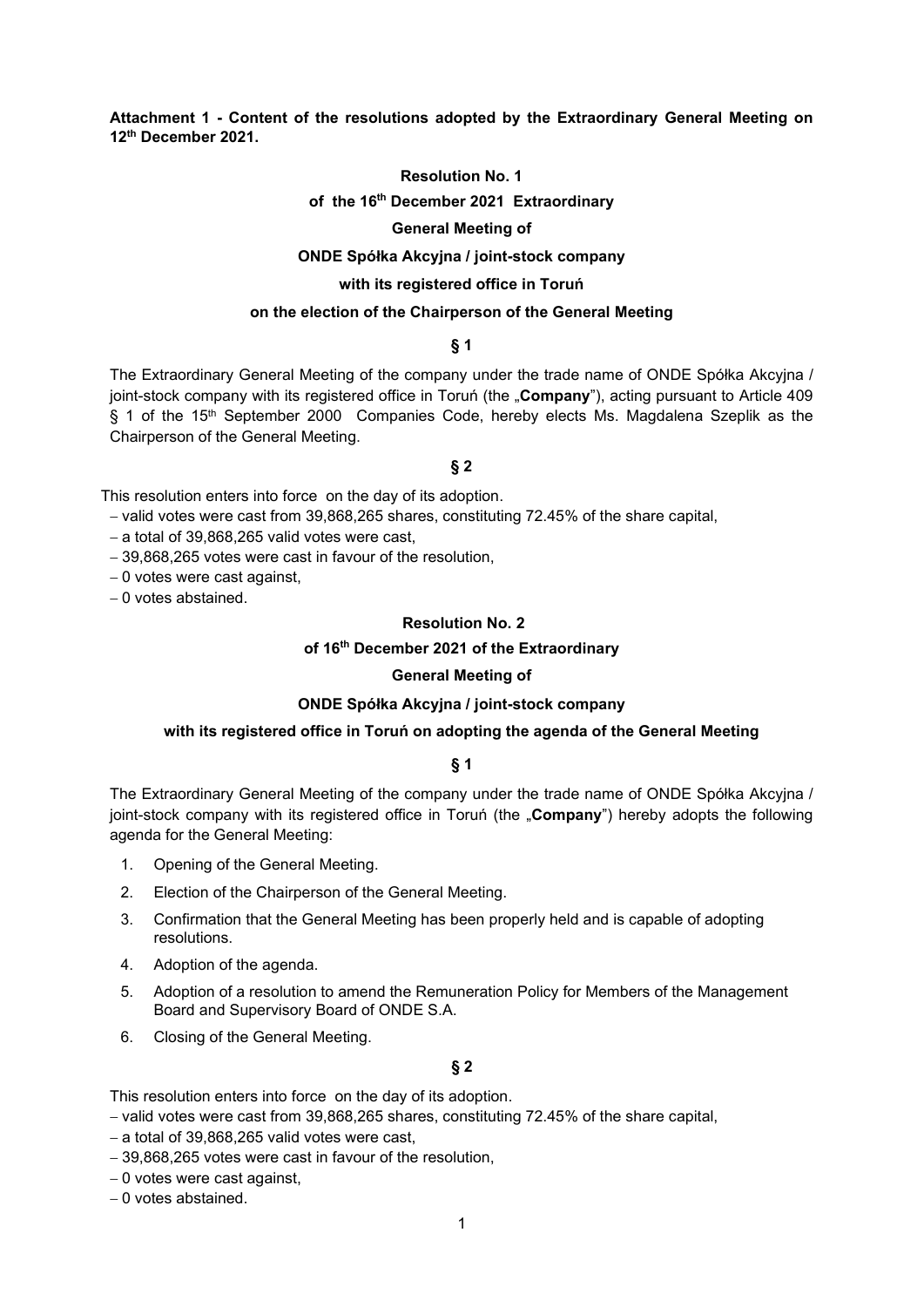### **Resolution No. 3**

#### **of the 16th December 2021 Extraordinary**

#### **General Meeting of**

#### **ONDE Spółka Akcyjna/joint-stock company**

## **with its registered office in Toruń on amendments to the Remuneration Policy for Members of the Management Board and Supervisory Board of ONDE S.A.**

The Extraordinary General Meeting of the company under the trade name of ONDE Spółka Akcyjna / joint-stock company with its registered office in Toruń (the "**Company**"), acting pursuant to Article 90e subpara. 4 of the 29<sup>th</sup> July 2005 Public Offering Act and conditions for introducing financial instruments to an organized trading system and on public companies hereby decides as follows:

#### **§ 1**

- 1. The Extraordinary General Meeting of the Company decides to amend the *"Remuneration Policy for Members of the Management Board and Supervisory Board of ONDE S.A."* adopted on the basis of Resolution No. 3 of the Extraordinary General Meeting of the Company Shareholders of 28<sup>th</sup> May 2021 on the implementation of the Remuneration Policy for Members of the Management Board and Supervisory Board of ONDE S.A. for application in ONDE S.A. (the "Remuneration **Policy**"), in such a way that:
	- a) §4 subpara. 15 of the Remuneration Policy as follows:

*"The Fixed Remuneration shall constitute such a part of the total remuneration of the members of the Management Board for flexible policy to be possible to conduct, with regard to the Variable Remuneration, depending on the performance of the Company or the Person Policy Covered by the Remuneration Policy, including reducing the amount of these components or their non-payment."*

shall be replaced by the following:

*"The Fixed Remuneration shall constitute such a part of the total remuneration of the members of the Management Board for flexible policy to be possible to conduct, with regard to the Variable Remuneration, depending on the performance of the Company or the Person Policy Covered by the Remuneration Policy, including reduction of the amount of these components or their non-payment. The Variable Remuneration of a member of the Management Board for a given financial year may not exceed six times the Fixed Remuneration of that member of the Management Board for the same financial year.";*

b) after §10 of the Remuneration Policy, a new §11 is added with the following wording:

### "*§11*

### *Significant changes to the Remuneration Policy*

*In relation to the Remuneration Policy adopted on the basis of Resolution No. 3 of the Company's Extraordinary General Meeting of Shareholders of 28th May 2021 on the implementation of ONDE S.A. Remuneration Policy for Members of the Management Board and Supervisory Board of ONDE S.A., the following significant changes have been made:*

*a) by resolution No. [∙] of the Company's Extraordinary General Meeting of 16th December 2021, in §4 subpara. 15 of the Remuneration Policy, a provision was added that says "the Variable Remuneration of a Management Board member for a given financial year may not exceed six times the Fixed Remuneration of that Management Board member for the same financial year.' The said amendment was introduced before the Ordinary General Meeting of Shareholders adopts the first resolution on the Statements, therefore the amendment does not reflect the content of such a resolution in any way.*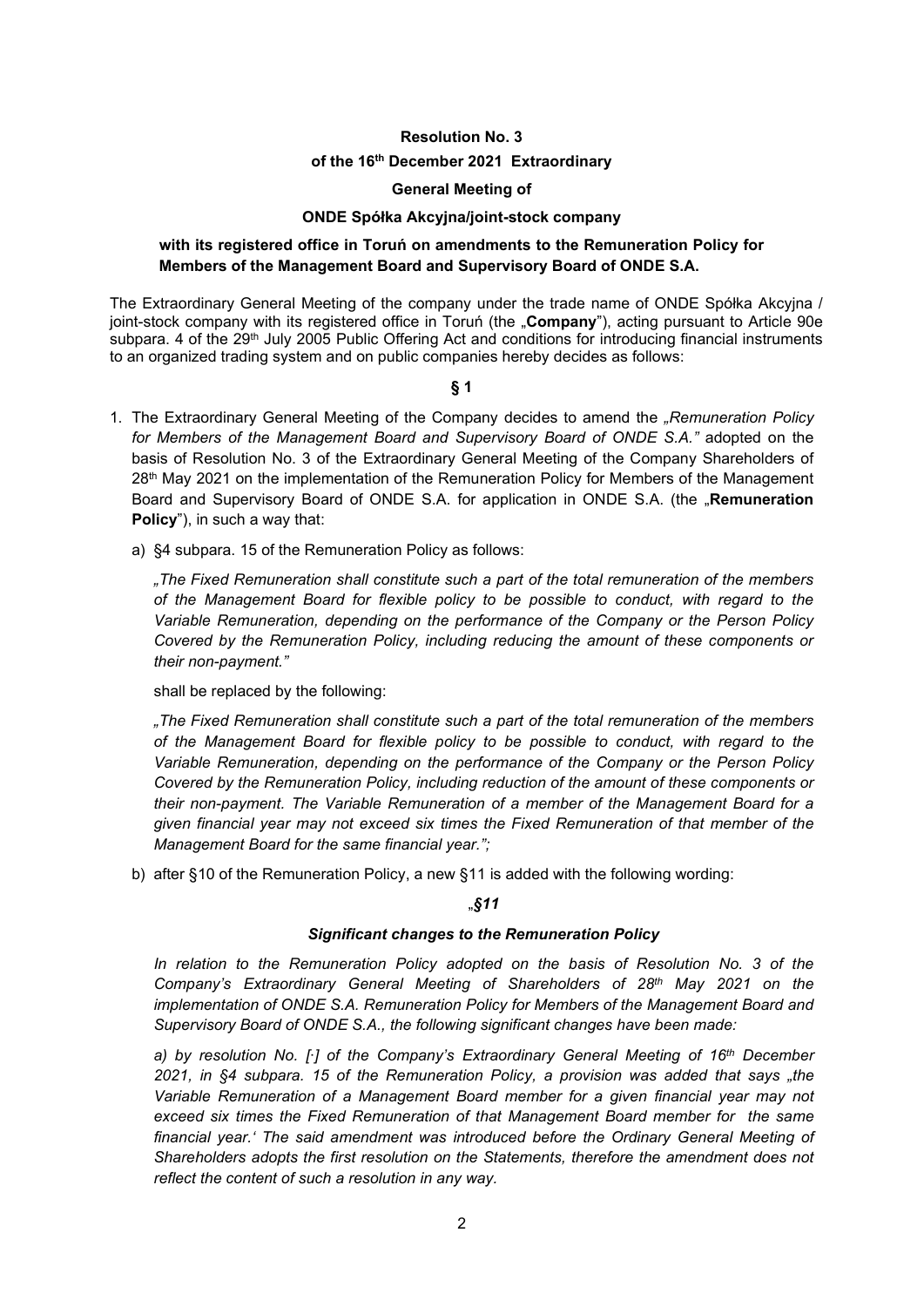2. The Other provisions of the Remuneration Policy, unchanged directly on the basis of subpara. 1 above, remain as they were.

# **§ 2**

The Extraordinary General Meeting of the Company decides to adopt the uniform text of the Remuneration Policy, taking into account the changes in the Remuneration Policy made pursuant to this resolution and technical and linguistic corrections to the following provisions of the Remuneration Policy: (i) §1 subpara. 2 letter e), (ii) §1 subpara. 2 letter j), (iii) §1 subpara. 9 letter a), (iv) §2 subpara. 3, (v) §2 subpara. 3 letter c), (vi) §2 subpara. 5, (vii) §4 subpara. 10 and (viii) §7 subpara. 7, and this uniform text of the Remuneration Policy constitutes Attachment No. 1 to this resolution.

# **§ 3**

This resolution enters into force on the day of its adoption.

− valid votes were cast from 39,868,265 shares, constituting 72.45% of the share capital,

- − a total of 39,868,265 valid votes were cast,
- − 37,116,265 votes were cast in favour of the resolution,
- − 2,752,000 votes were cast against,

− 0 votes abstained.

# **Attachment No. 1 to Resolution No. 3 of the 16th December 2021 Extraordinary General Meeting of ONDE S.A. - Consolidated text of the Remuneration Policy**

# **Remuneration Policy**

# **for Members of the Management Board and Supervisory**

# **Board of ONDE S.A. ("Remuneration Policy")**

# **§1**

### **Definitions and general provisions**

- **1.** The Remuneration Policy for Members of the Management Board and Supervisory Board of ONDE S.A. with its registered office in Toruń (the "**Company**") is hereby adopted.
- 2. Whenever this Remuneration Policy refers to:
	- a) **Act** it shall be understood as the 29<sup>th</sup> July 2005 Public Offering Act and conditions for introducing financial instruments to an organized trading system and on public companies (Journal of Laws of 2019, item 2217, as amended).
	- b) **General Meeting -** it shall be understood as the General Meeting of the Company.
	- c) **Management Board**  it shall be understood as the Management Board of the Company.
	- d) **Supervisory Board**  it shall be understood as the Supervisory Board of the Company.
	- e) **Ordinary General Meeting**  it shall be understood as the General Meeting, the subject of which is the examination and approval of the management board report on the activities of the Company and the financial statements for the previous financial year, adopting resolutions on the distribution of profit or covering of losses, and discharging the members of the bodies from their duties.
	- f) **Articles of Association**  it shall be understood as the Articles of Association of the Company.
	- g) **The person Policy Covered by the Policy**  it shall be understood as a given member of the Management Board or a given member of the Supervisory Board.
	- h) **Legal Basis of Employment** it shall be understood as an employment agreement, management agreement, mandate agreement, resolution on appointment or other legal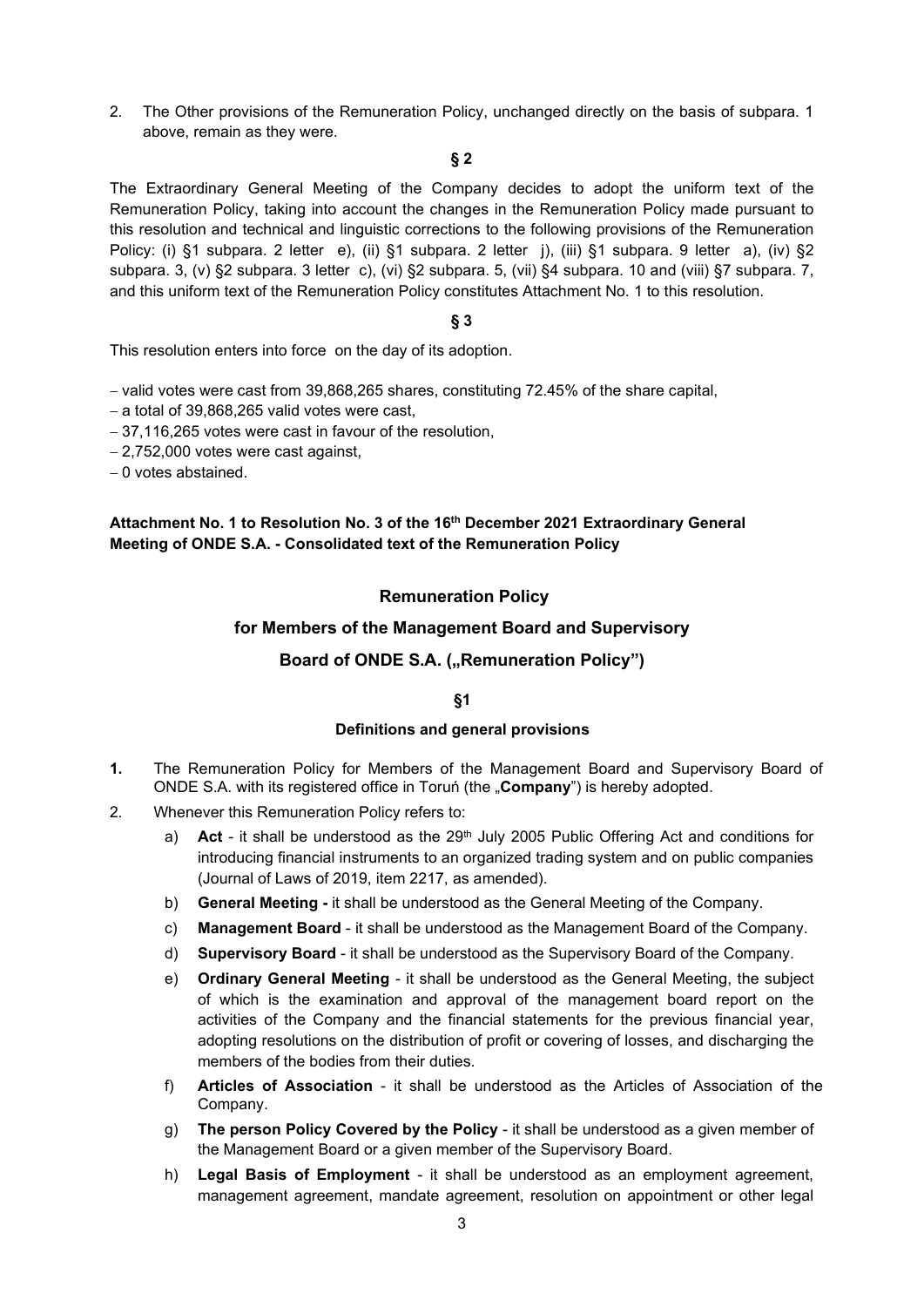relationship of a similar nature between the Company and a member of the Management Board.

- i) **Capital Group**  it shall be understood as a group of companies whose parent company is the Company.
- j) **Report**  it shall be understood as the remuneration report prepared by the Supervisory Board, referred to in Article 90g, subpara. 1 of the Act.
- k) **Financial Statements** it shall be understood as financial statements within the meaning of the 29th September 1994 Accounting Act (Journal of Laws of 2019, item 1680, as amended), approved by the Ordinary General Meeting.
- 3. The Remuneration Policy regulates the principles of remunerating the Policy Covered Person.
- 4. The Company pays remuneration to the Policy Covered Person only on the terms described in the Remuneration Policy.
- 5. The Company makes the Remuneration Policy available pursuant to the provisions of the Act, but no longer than for the period the Remuneration Policy is in force.
- 6. The Remuneration Policy, in the scope regulated therein, constitutes a document superior to other documents, regulating the principles of remunerating the Policy Covered Person, which are in force in the Company.
- 7. Without prejudice to the Remuneration Policy, the Policy Covered Person is also bound by the provisions of the relevant agreements and other documents regulating the remuneration principles that are in force in the Company.
- 8. The Remuneration Policy contributes to the implementation of the Capital Group's development strategy, which sets out the directions of business activities, including the directions of the Company's business activities, its long-term interests and stability aspects ("**Strategy**"). On the basis of the Strategy, market, performance or loyalty goals ("**Goals**") are set out, whose implementation is closely related to the level of remuneration of the Persons Policy Covered by the Remuneration Policy.
- 9. The principles of remunerating the Policy Covered Person provided for in the Remuneration Policy contribute to the implementation of the Strategy and Goals by ensuring:
	- a) full involvement of the Policy Covered Person in fulfilling the function in the Company,
	- b) motivating the Policy Covered Person to implement the Strategy and Goals,
	- c) permanent linking the Policy Covered Person with the Company,
	- d) the amount of remuneration of the Policy Covered Person, which is adequate to the financial and business performance of the Capital Group, including the Company,
	- e) attitudes that exclude taking excessive risk by the Policy Person in fulfilling the function.
- 10. When determining the remuneration of the Policy Covered Person, objective criteria are taken into account, including:
	- a) the scope of responsibility at a given position as well as the qualifications and experience of the Policy Covered Person,
	- b) extraordinary achievements of the Policy Covered Person, which, in the opinion of the Supervisory Board, contributed to faster and more effective implementation of the Strategy and Objectives,
	- c) market standards with regard to the structure of remuneration for a given position or group of positions.
- 11. The Remuneration Policy takes into account the working and pay conditions of employees of the Company other than the Policy Covered Person by ensuring that the remuneration conditions of the Policy Covered Person are justified by the scope of responsibility that is associated with the function fulfilled by that person in the Company. In particular, the Remuneration Policy ensures that the amount of the variable remuneration is set out, taking into account the increased risk associated with the function fulfilled in the Company and the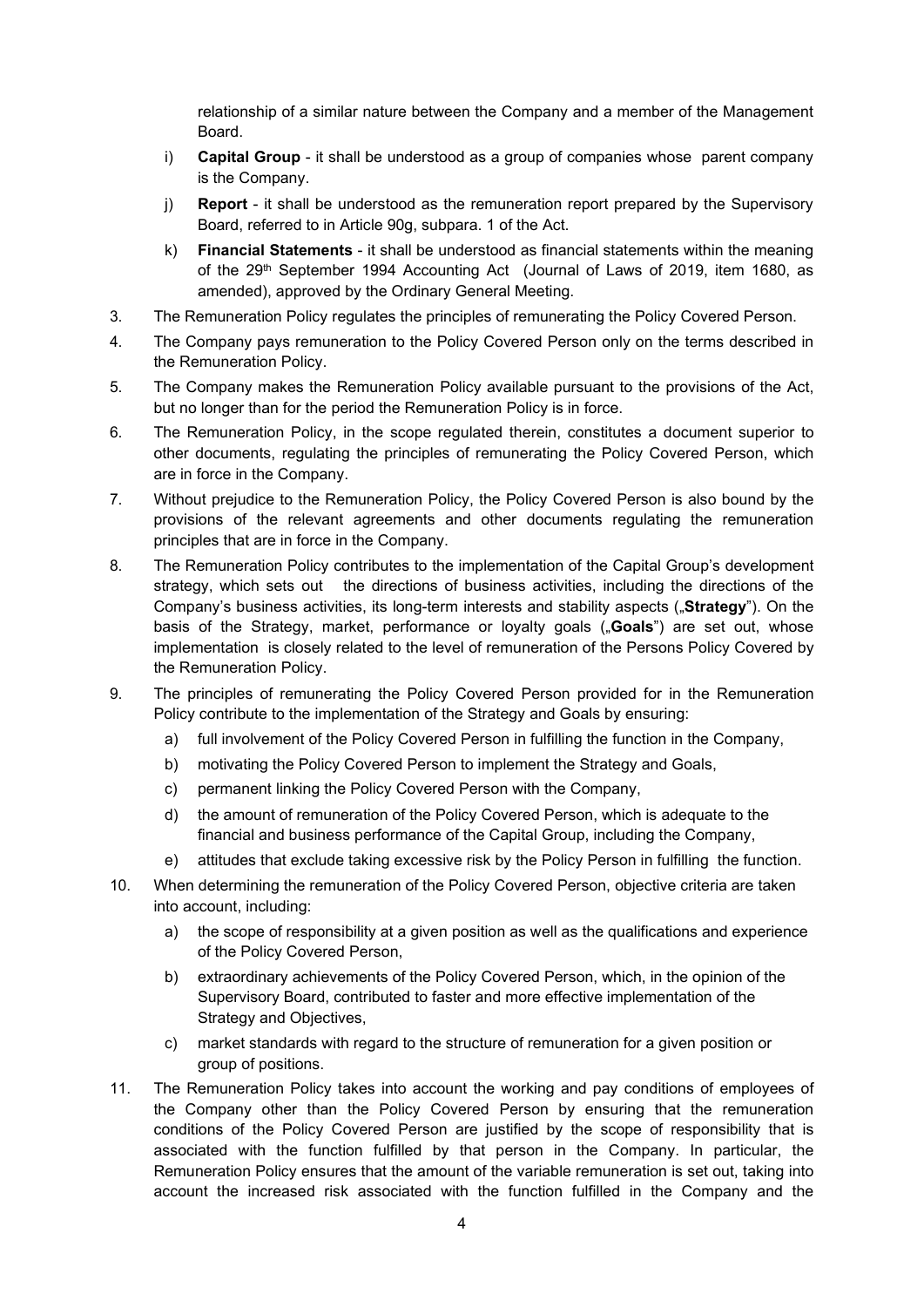consequences for the Company and the Policy Covered Person that may result from the materialization of this risk.

- 12. In order to avoid conflicts of interest related to the Remuneration Policy, the competences related to adopting, applying and verifying the Remuneration Policy are shared by individual bodies of the Company. The Policy Covered Person shall notify the Company of any conflict of their interests with those of the Company, or of the possibility of its arising. The Policy Covered Person shall refrain from participating in the discussion and from voting on a resolution on a matter related to the Remuneration Policy in relation to which such a conflict of interest has arisen or may arise. A conflict of interest may arise in particular when:
	- a) The Policy Covered Person may gain an advantage or avoid a loss related to their remuneration as a result of loss by the Company or the Capital Group or
	- b) the property interest of the Policy Covered Person, expressed at the amount of remuneration or the terms of its granting, is inconsistent with the interest of the Company or the Capital Group.

### **§2**

### **Principles of accepting and applying the Remuneration Policy**

- 1. The Remuneration Policy is adopted by the General Meeting at least once every 4 years.
- 2. In the case of a change in the Remuneration Policy, the new wording of the Remuneration Policy contains a description of significant changes introduced to the Remuneration Policy and a description of the manner in which the content of the resolution of the opinion on the Report was incorporated into it.
- 3. A significant change in the Remuneration Policy requires a resolution of the General Meeting. Any change related to:
	- a) the indication of the mutual proportions of the fixed and variable components of the remuneration of the Persons Covered by the Policy,
	- b) the premises and mode of temporary derogation from the Remuneration Policy, including elements from which a derogation from the Remuneration Policy may be applied,
	- c) changes to § 2 subpara. 3 of the Remuneration Policy
- 4. A change of the Remuneration Policy, which does not constitute a significant change of the Remuneration Policy, requires a resolution of the Management Board. The resolution of the Management Board may be adopted only after the Supervisory Board presents an affirmative opinion on the proposed changes of the Remuneration Policy.
- 5. In the case the General Meeting authorized the Supervisory Board to detail the elements of the Remuneration Policy pursuant to the provisions of the Act, the changes to these elements are made by the Supervisory Board, otherwise the change of these elements is reserved for the competence of the General Meeting.
- 6. The Management Board:
	- a) is responsible for developing, updating and implementing the Remuneration Policy and related documents,
	- b) changes the Remuneration Policy, to the extent which does not constitute a significant change to the Remuneration Policy,
	- c) provides the Supervisory Board with information necessary to verify the Remuneration Policy and its application, in particular with regard to the data included in the Report, within the time limit, enabling the Report to be drawn up on the terms described in §9 of the Remuneration Policy.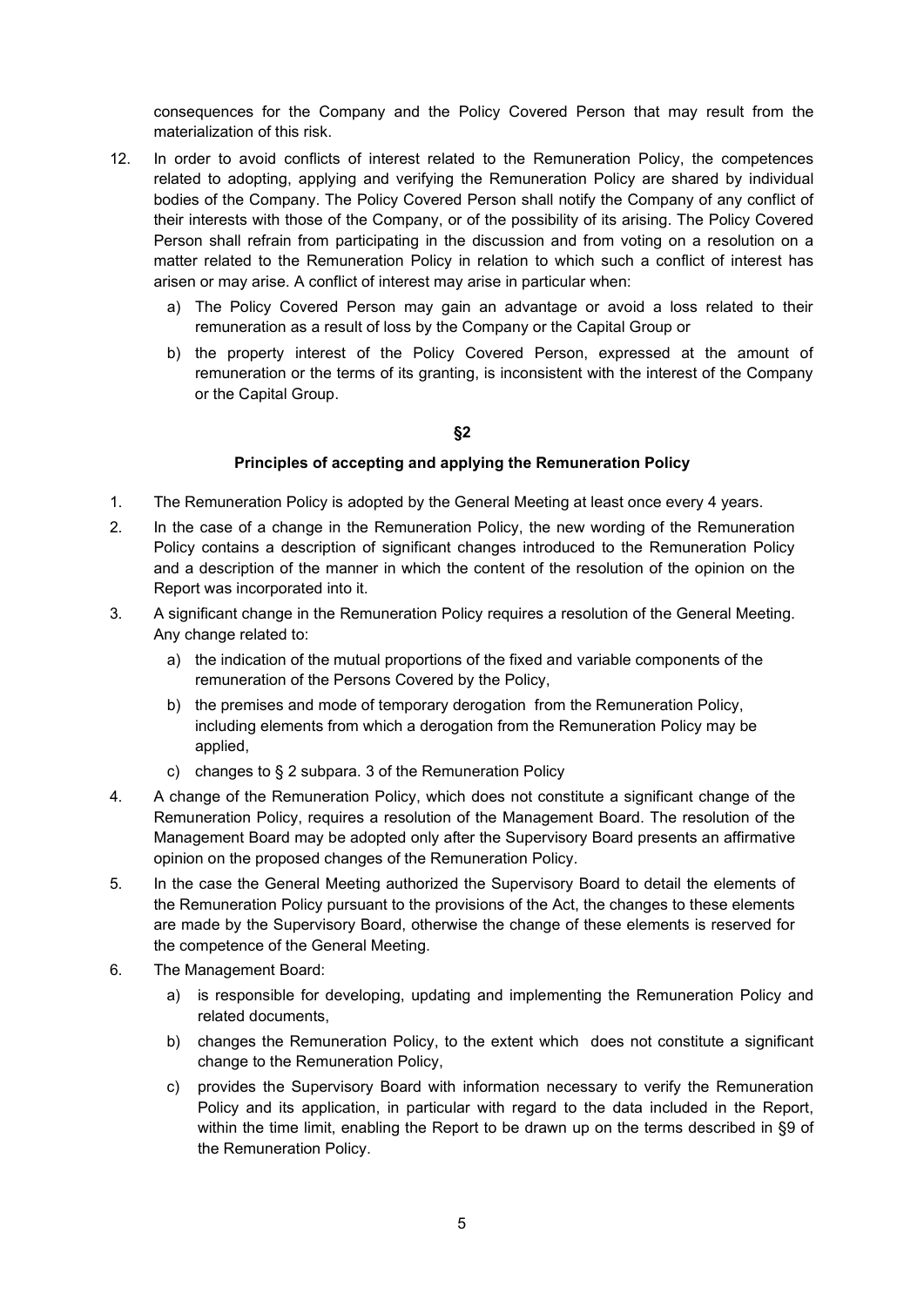- 7. The tasks of the Supervisory Board related to establishing and implementing the Remuneration Policy include:
	- a) presenting recommendations to the Management Board with regard to the effectiveness of the provisions of the Remuneration Policy and their possible changes,
	- b) immediate development of the Remuneration Policy elements, within the limits of the authorization granted by the General Meeting,
	- c) presenting the Management Board with opinions on the proposed changes to the Remuneration Policy, which do not constitute a significant change in the Remuneration Policy.

### **§3**

### **Remuneration Policy Review**

- 1. The Remuneration Policy is reviewed and applied by the Supervisory Board, which undergoes a comprehensive review at least once a year and evaluates the operation of the Remuneration Policy from the point of view of achieving its goals and provisions. Having reviewed the Remuneration Policy, the Supervisory Board submits to the Management Board any recommendations with regard to its application or amendment. In particular, the Supervisory Board:
	- a) verifies the adequacy of the criteria and conditions justifying the award of variable remuneration to members of the Management Board,
	- b) reviews the annual compliance reports on the application of the Remuneration Policy.
- 2. The Review referred to in subpara. 1 above also covers the completeness of the content of the Report prepared by the Supervisory Board, in particular with regard to the obligatory elements indicated in the Act.

# **§4**

# **Remuneration of a member of the Management Board**

- 1. The remuneration of a member of the Management Board includes a fixed part, with the basic remuneration ("**Fixed Remuneration**"). The amount of the Fixed Remuneration is set out individually for a Management Board member by the Supervisory Board in the Legal Basis of Employment or by way of a separate resolution, taking into account the provisions of the Remuneration Policy and the scope of responsibility of the member of the Management Board.
- 2. Irrespective of the Fixed Remuneration, a member of the Management Board may be entitled to variable remuneration, the award and amount of which is not guaranteed ("Variable **Remuneration**"). The amount of the Variable Remuneration depends on the fulfillment of the conditions, relating to the performance of financial or non-financial criteria.
- 3. The Variable Remuneration is awarded individually to a given member of the Management Board.
- 4. The Supervisory Board sets out the amount and principles of awarding remuneration to members of the Management Board by specifying the following elements of the Remuneration Policy:
	- a) a description of the components of the Fixed Remuneration and Variable Remuneration, along with bonuses and other cash and non-cash benefits that may be awarded to Management Board members ("Description"),
	- b) clear, comprehensive and diversified performance criteria for awarding Variable Remuneration ("Criteria"),
	- c) periods of payment deferral related to the Variable Remuneration,
	- d) principles for demanding the return of the Variable Remuneration by the Company and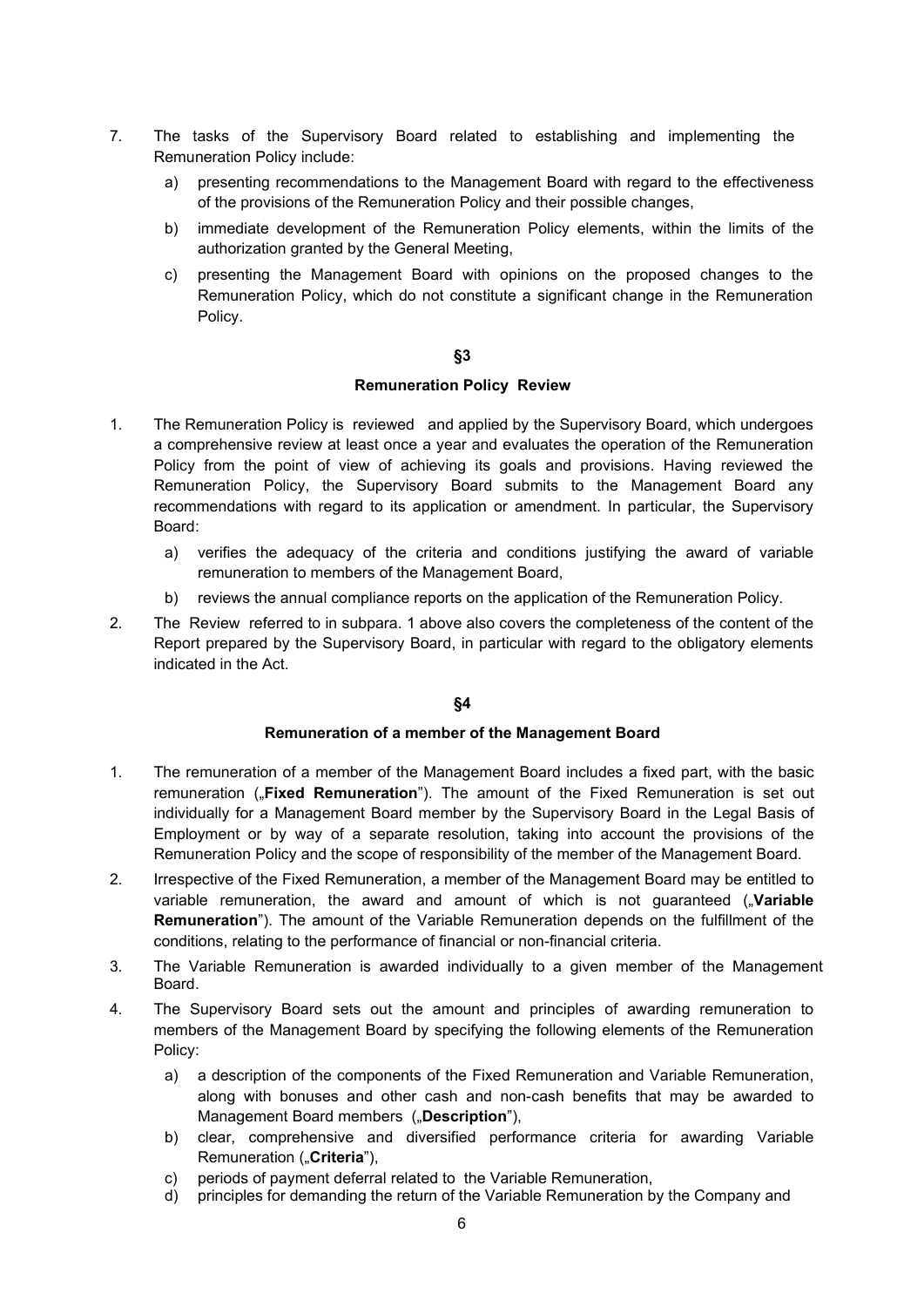- e) rules related to awarding to Management Board members the variable remuneration in the form of financial instruments of the Company, including periods in which the entitlement to receive such remuneration is acquired, rules for the disposal of these financial instruments by Management Board members.
- 5. Criteria mean in particular the achievement of the Goals.
- 6. The criteria shall be set out in a way that ensures that the incentives for achieving individual results by the Policy Covered Person are balanced with the fulfilment of the Goals and Strategies, with particular regard to the interests of the Capital Group, including the Company.
- 7. The description may stipulate that the benefits granted to a member of the Management Board as part of the Variable Remuneration are pecuniary and non-pecuniary.
- 8. The description defines the components of the Variable Remuneration in a balanced manner adapted to the Company's financial situation, capital resources and its liquidity ratios.
- 9. If, in order to be awarded the Variable Remuneration, the beneficiary must have met the previously defined Criteria. The Supervisory Board, acting at the request of the President of the Management Board or another authorized person, confirms by a resolution that the Management Board member acquires the right to the Variable Remuneration and states the amount thereof. The Variable Remuneration, the allocation or amount of which is at the discretion of the Supervisory Board, is each time set out and settled on the basis of a resolution of the Supervisory Board.
- 10. If this is provided for in the terms of the Variable Remuneration, the Variable Remuneration may be awarded on condition specific tasks have been performed during the evaluation period, used to evaluate the fulfillment of the Criteria by a member of the Management Board ("**Evaluation Period**"). In such a case, The review of the fulfillment of the Criteria and setting out of the amount of the Variable Remuneration for a given Evaluation Period takes place not earlier than after the end of the Evaluation Period.
- 11. The review of the fulfillment of the Financial Criteria is based on data from the Financial Statements of the Company, of the Capital Group or of the companies over which a given Management Board member exercises supervision.
- 12. The review of the fulfillment of the Non-financial Criteria is based on data, confirming the fulfillment of standards and on objective measures of a specific task performance, allowing for the evaluation of the effectiveness of actions taken by a member of the Management Board in to meet such Criteria.
- 13. The Variable Remuneration may also be granted in the form of financial instruments or derivative financial instruments as part of the Company's incentive program ("**Incentive Program**").
- 14. The Supervisory Board sets out the periods for which the entitlement is acquired to receive the Variable Remuneration in the form of financial instruments or derivative financial instruments under the Incentive Scheme and the rules for the subsequent alienation of these instruments by members of the Management Board, where:
	- a) The Incentive Program or its regulations shall clearly define the detailed conditions of the Incentive Program,
	- b) The Incentive Program shall be structured so as to contribute to the implementation of the Strategy.
- 15. The Fixed Remuneration shall constitute a part of the total remuneration of the Management Board members to make it possible to implement a flexible policy with regard to the Variable Remuneration, depending on the results of the Company or the Person Covered by the Remuneration Policy, including a reduction in the amount of these components or their nonpayment. The Variable Remuneration of a Management Board member for a given financial year may not exceed six times the Fixed Remuneration of that member of the Management Board for the same financial year.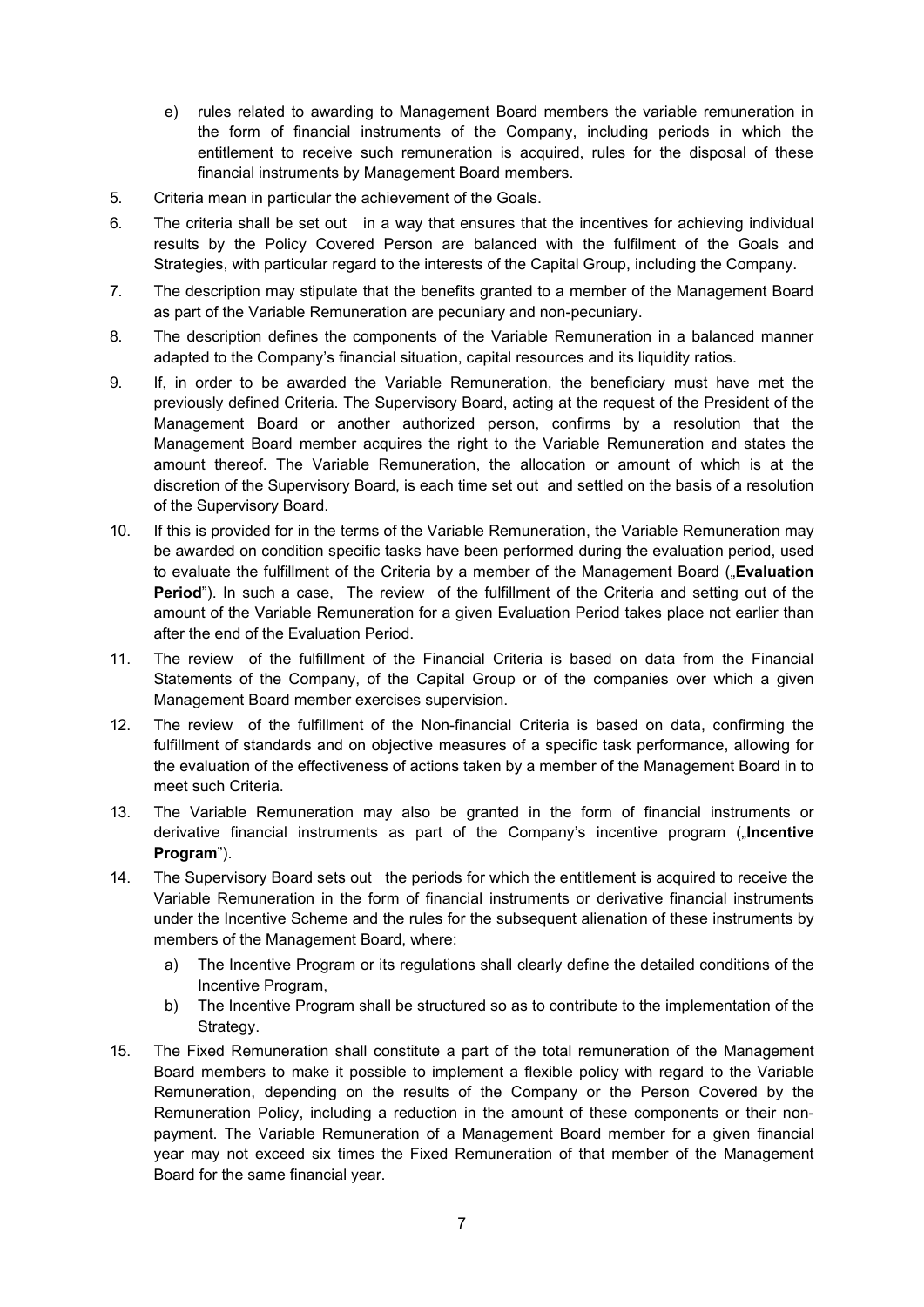#### **Remuneration of a member of the Supervisory Board**

- 1. Members of the Supervisory Board fulfil their functions on the basis of an appointment and are entitled to remuneration only on this account.
- 2. The remuneration of a member of the Supervisory Board is not related to the results of the Company or the Capital Group.
- 3. The remuneration of a member of the Supervisory Board is not granted in the form of financial instruments or other non-cash benefits.
- 4. The amount of remuneration of a member of the Supervisory Board is set out by the General Meeting by way of a resolution.
- 5. The resolution of the General Meeting may state that a member of the Supervisory Board is entitled to a monthly lump sum remuneration in a certain amount, regardless of the number of the Supervisory Board meetings attended by the member of the Supervisory Board. Alternatively, a resolution of the General Meeting may provide that for each meeting of the Supervisory Board attended by a given Supervisory Board member, they are entitled to remuneration at a set out amount.
- 6. The remuneration of Supervisory Board Members shall be adequate to the entrusted scope of activities and functions, in particular the Supervisory Board Member's functions in committees taken into consideration or delegation to perform supervisory functions in person.
- 7. Due to the performed function, in particular the chairman of the Supervisory Board or of a committee, taking into account the workload related to the performance of this type of function, the remuneration of a Supervisory Board member may be increased by the amount indicated in the resolution of the General Meeting.
- 8. The remuneration of the Supervisory Board members may be paid in advance for a calendar year.

### **§6**

### **Variable remuneration of an exceptional nature**

The Company does not grant individual benefits to Policy Covered Persons under pension or early retirement programs.

#### **§7**

#### **Durability of the Legal Basis of Employment**

- 1. The person covered by the Remuneration Policy performs the function by appointment. The Articles of Association define the rules for appointing and dismissing a Policy Covered Person.
- 2. The Management Board Members are appointed by the Supervisory Board for a joint term of office of three years.
- 3. The Supervisory Board Members are appointed by the General Meeting for a joint term of office of three years. A member of the Supervisory Board may resign or be dismissed by the General Meeting at any time.
- 4. The durability of the Legal Basis for Employment of a Management Board member depends on the period of their fulfilling this function. The company aims to conclude agreements with the Management Board members for an indefinite period.
- 5. The termination of the Legal Basis of Employment is possible with a notice period of not less than six months and not more than twelve months, effective at the end of the month, which requires a written form to be valid. Furthermore, the Employment Legal Basis may be terminated at any time by an agreement of the parties.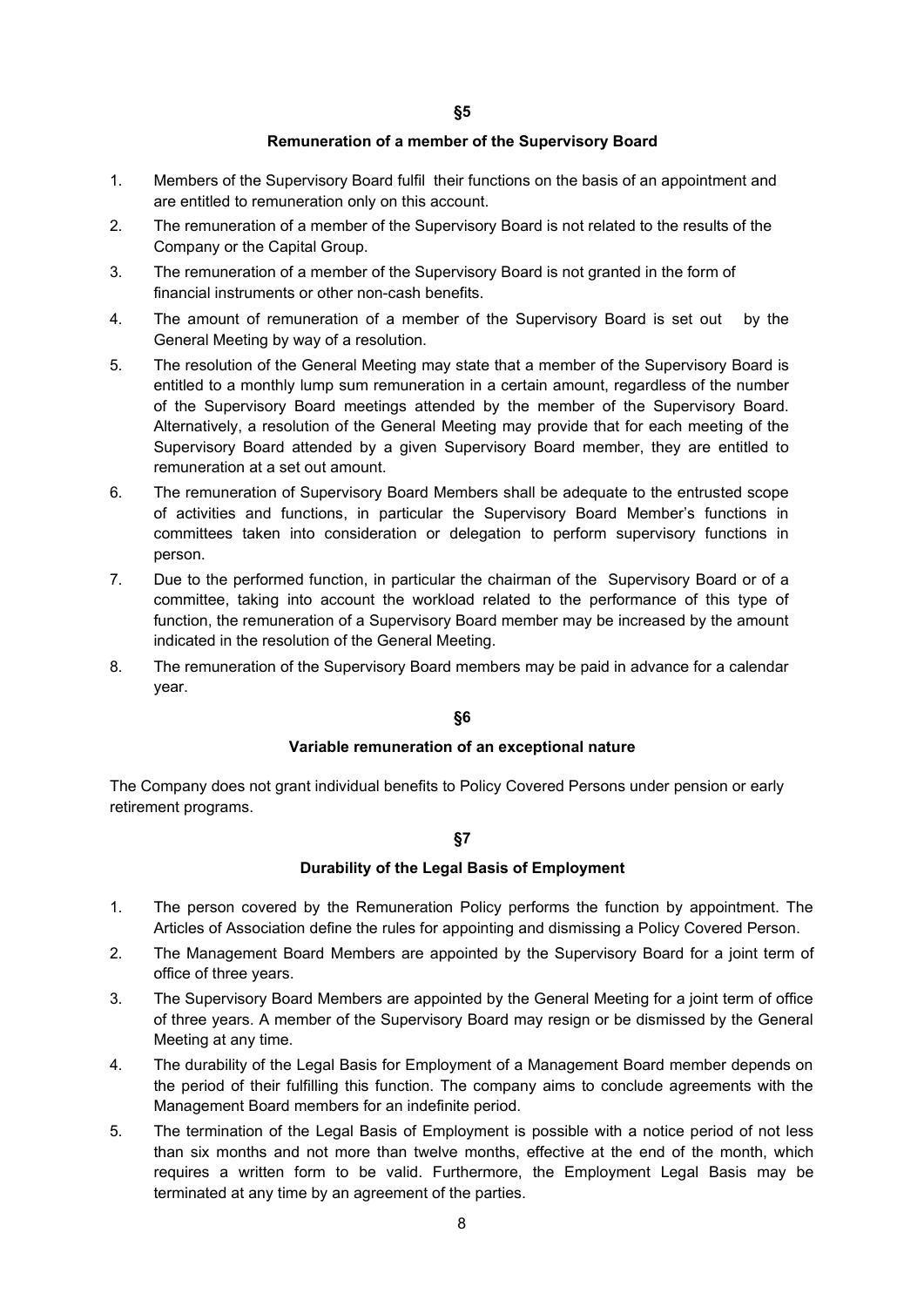- 6. The Company has the right to terminate the agreement concluded with the Management Board member with immediate effect, for reasons set out therein, in particular, for serious breach of the obligations of the Policy Covered Person, causing damage to the Company or in the case of a gross breach of the law.
- 7. The Legal Basis for Employment of a Management Board member may provide that in the case of termination of the Legal Basis of Employment due to dismissal of a Management Board member before the end of the term of office, the Company shall pay compensation for the period and in the amount set out in the Employment Legal Basis.
- 8. The remuneration of a member of the Management Board may also include compensation for a member of the Management Board refraining from competitive activity after the termination of the Legal Basis of Employment. The non-competition clause covers a period of not less than 6 months and the Company has the option to extend or shorten it. The monthly compensation for a member of the Management Board shall be equal to the monthly amount of the Fixed Remuneration. Violation of the non-competition clause is connected with the Company's right to demand the payment of a contractual penalty.

# **§8**

# **Derogation from the Remuneration Policy**

- 1. If it is necessary to pursue the long-term interests and stability of the Company or to guarantee its profitability, the Company may temporarily derogate from the application of the Remuneration Policy in relation to a given Policy Covered Person ("**Derogation**").
- 2. The decision to apply the derogation is made by the Supervisory Board by way of a resolution.
- 3. Premises for the application of the Derogation are, in particular, issues related to the implementation of the Strategy and Goals and such actions whose failure to take could have a negative impact on the ability of the Company to meet its payable liabilities.
- 4. The Derogation may be requested by the Management Board, which then presents to the Supervisory Board the reasons to justify the necessity to apply the Derogation.
- 5. The Derogation Resolution specifies in particular:
	- a) the period for which the Derogation has been applied,
	- b) elements of the Remuneration Policy from which the Derogation has been applied,
	- c) reasons justifying the necessity to apply the Derogation.
- 6. Each derogation is disclosed in the Report along with the information referred to in section 5 above.
- 7. The Derogation from the Remuneration Policy may not apply to the elements of the Remuneration Policy referred to in § 2 subpara. 3 of the Remuneration Policy.

# **§9**

# **Report**

- 1. The report covers the Company's financial year.
- 2. The Supervisory Board prepares the Report in a deadline to make possible the inclusion in the agenda of the Ordinary General Meeting of an item expressing the opinion on the Report and subjecting the Report to the auditor's evaluation.
- 3. The Company makes the Report available on the terms stipulated in the provisions of the Act for a period not longer than provided for by these provisions.
- 4. The resolution of the General Meeting giving opinion on the Report is of an advisory nature.
- 5. The obligatory submission of the Report to be evaluated by a statutory auditor takes place as part of an audit of the Financial Statements. The Management Board ensures that the scope of